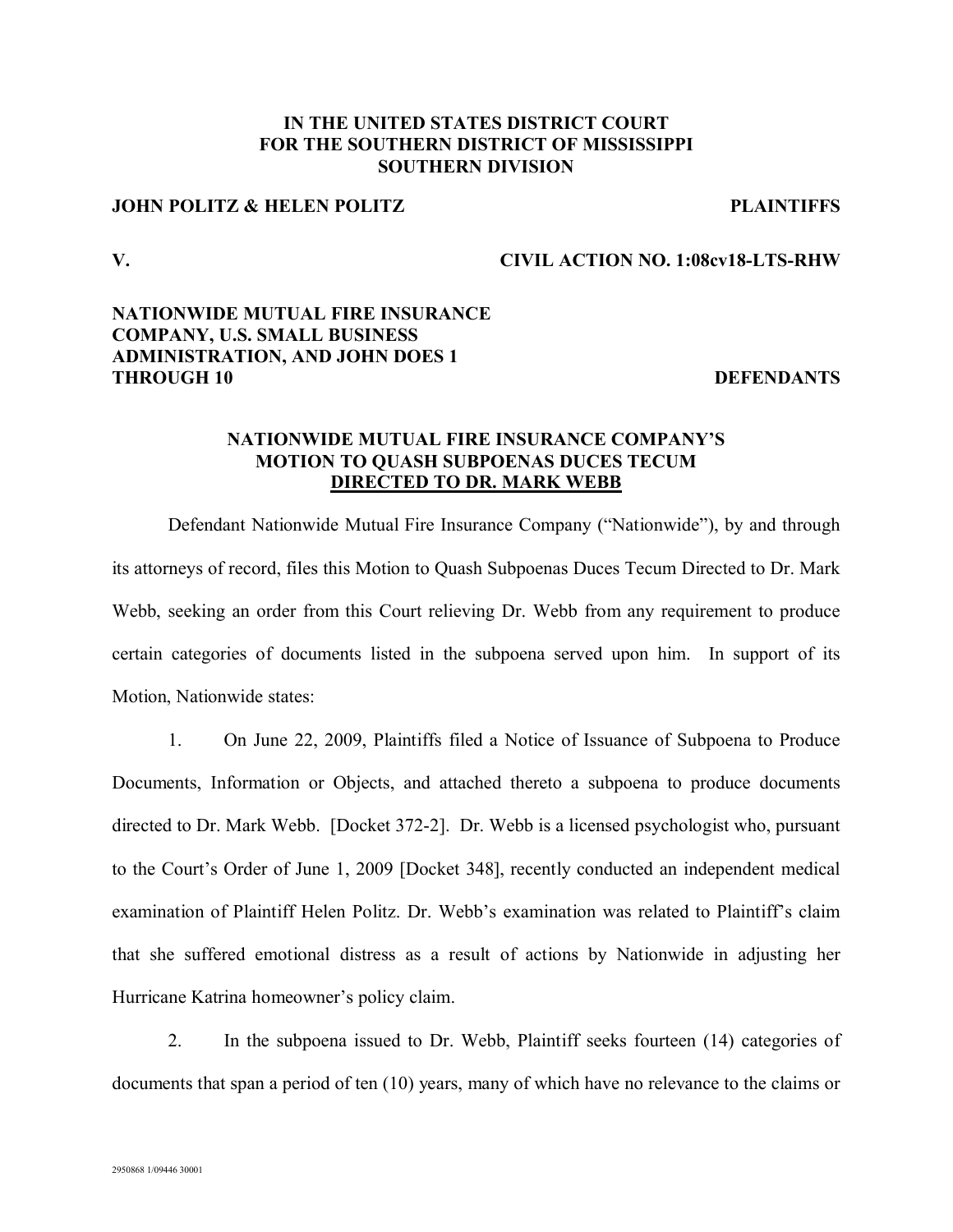defenses asserted by the parties to this action. Nor do these documents have any probative value on issues of any potential bias by Dr. Webb. Finally, even if the documents do have some marginal relevance to this case, that relevance is significantly outweighed by the over breadth and burdensomeness of Plaintiff's document requests. *See U.S. v. Butler*, 429 F.3d 140 (5th Cir. 2005) (finding subpoena was properly quashed as unduly burdensome and overly broad where it sought documents in twenty-eight categories over a period of seventeen years); *Williams v. City of Dallas*, 178 F.R.D. 103, 110 (N.D. Tex. 1998) (document subpoena was facially overbroad where not limited by reasonable restrictions on time); *and In re Duque*, 134 B.R. 679, 683 (S.D. Fla. 1991), *on remand*, 154 B.R. 93 (S.D. Fla. 1993) (determination of subpoena's reasonableness requires court to balance interests served by complying with subpoena against those served by quashing it). For these reasons, Nationwide requests portions of the subpoena served on Dr. Webb be quashed as set forth below.

3. Under Rule 45 of the Federal Rules of Civil Procedure, the Court must, on a timely motion, quash or modify any subpoena that "subjects a person to undue burden." Fed. R. Civ. P.  $45(c)(3)(A)(iv)$ . In determining whether a subpoena is unduly burdensome and unreasonable, the Court must consider the facts of the case, "such as the party's need for the documents and the nature and importance of the litigation." *WIWA v. Royal Dutch Petroleum Co.*, 392 F.3d 812, 818 (5th Cir. 2004). Six factors are considered in making this determination, including "(1) *relevance* of the information requested; (2) the need of the party for the documents; (3) the *breadth* of the document request; (4) the *time period* covered by the request; (5) the particularity with which the party describes the requested documents; and (6) the *burden* imposed." *Id.* (emphasis added). Furthermore, when non-parties are subpoenaed for documents, the court also considers "the expense and inconvenience to the non-party." *Id.*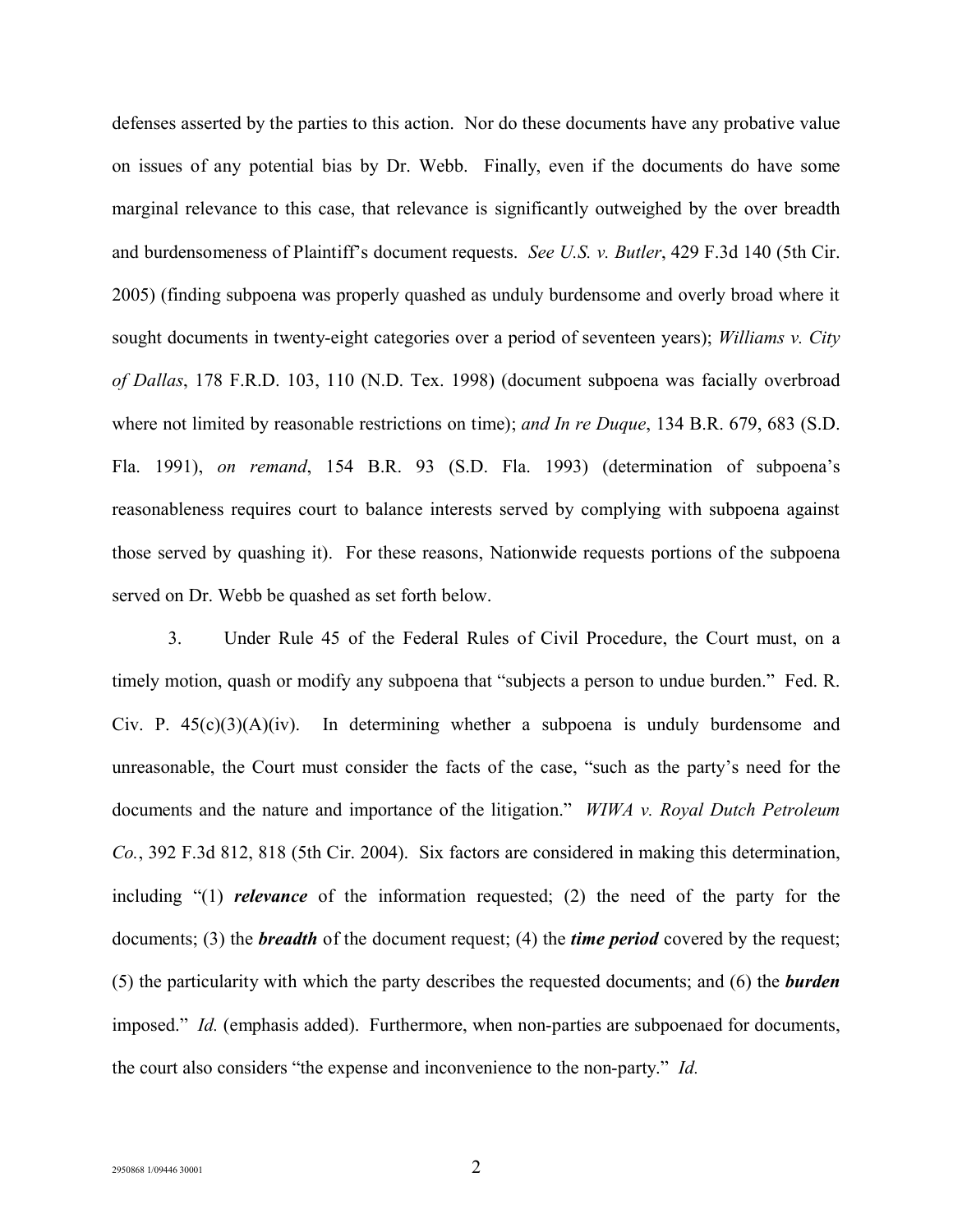4. Document Request 1 in Plaintiff's subpoena seeks "[a]ll documents indicating income generated, and the number of separate cases involving services which you rendered to or at the request of Nationwide Mutual Fire Insurance Company, . . . Watkins, Ludlam, Winter & Stennis, P.A. and/or Kirkland & Ellis, LLP . . . in the last ten years." These documents clearly have nothing to do with the merits of Plaintiff's claim or any opinion Dr. Webb might express with regard to Plaintiff's mental condition. Rather, the documents requested would include legal matters for Nationwide and for attorneys at Watkins, Ludlam, Winter & Stennis, P.A. and/or Kirkland & Ellis, LLP who have no connection to this lawsuit and could include materials that would invade the privacy concerns of litigants other than those to the present lawsuit, particularly given that Dr. Webb's field of practice is psychology. Moreover, the ten year time framed referenced in this request is overly broad and burdensome. *See U.S. v. Butler*, 429 F.3d 140.

5. Document Request 2 seeks "[c]opies of all complaints filed in any court against you alleging medical negligence, malpractice and/or violation of the standard of care in the practice of medicine in the last ten (10) years." The information sought in this request is not relevant to any substantive issues raised in this lawsuit, nor does it bear any reasonable relevance to any issue of bias in Dr. Webb's testimony. Moreover, any legal Complaints filed against Dr. Webb would be a matter of public record equally available to and accessible by the Plaintiff. Due to the substantially low degree of relevance in these requested materials, Dr. Webb should not be forced to expend the time and money necessary to produce copies of civil Complaints when Plaintiff is equally suited and able to obtain such documents herself from a list of responsive case names, which Dr. Webb is able to provide.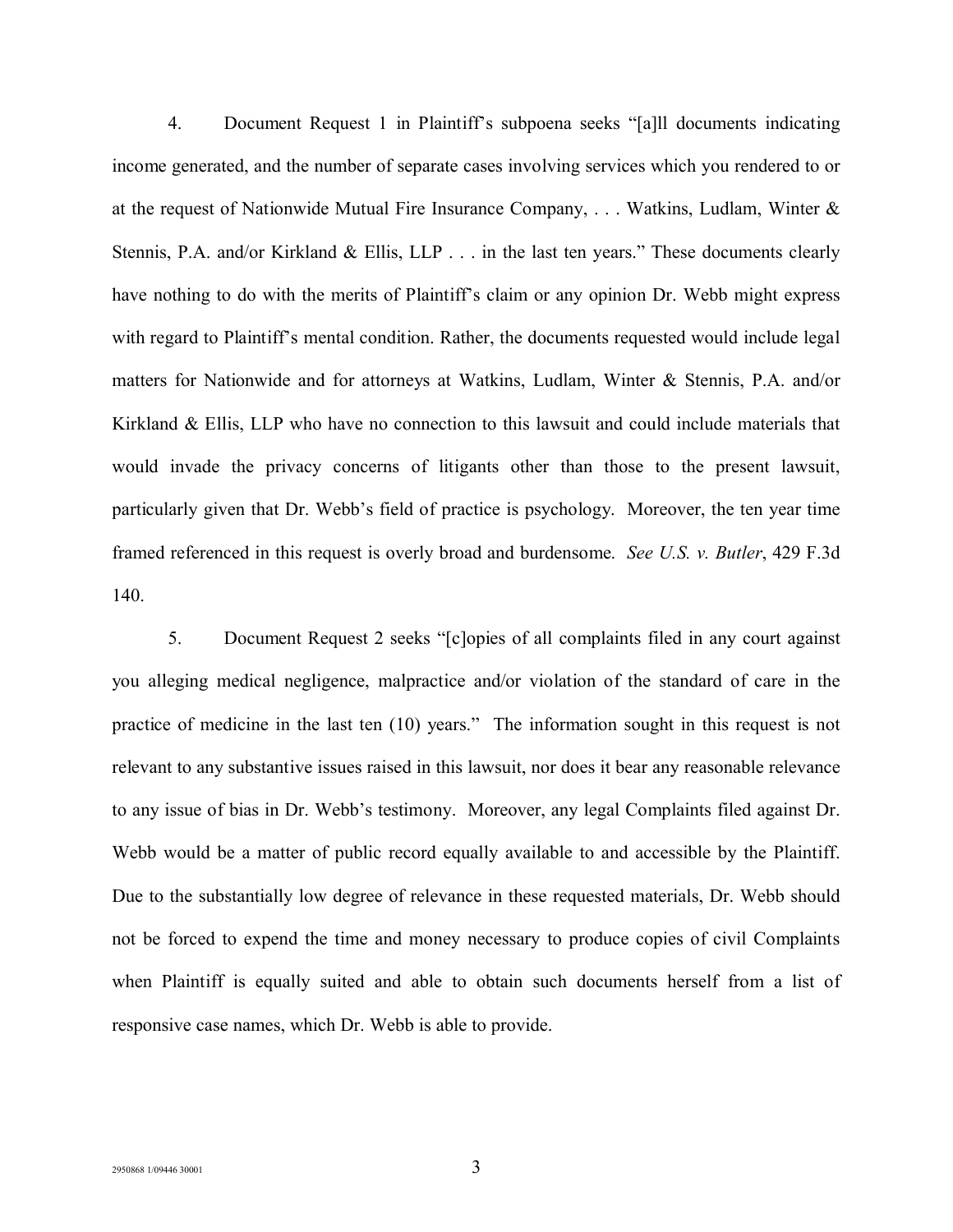6. Document Request 3 seeks "[c]opies of all 1099's, profit and loss statements, internal memoranda, or other financial documents which indicate, address or outline the income you or your clinic have received" from a number of sources, including workers' compensation carriers, employers or lawyers representing either; any insurance company or law firm representing any insurance company; and all other payments from insurance liability companies for consulting work, all covering a ten year period. This request is simply nothing more than a fishing expedition into the financial records of Dr. Webb's medical practice. *See U.S. v. Dale*, 155 F.R.D. 149, 152 (S.D. Miss. 1994) (quashing document subpoena to State insurance commissioner in part because it constituted an impermissible fishing expedition, which "is generally insufficient to justify the pretrial production of documents"). The information requested is not relevant to any substantive issues raised in this lawsuit, nor does it bear any reasonable relevance to any issue of bias in Dr. Webb's testimony. For example, this lawsuit does not involve a "work-related injury," nor has Dr. Webb been asked to perform any "consulting work" in this lawsuit. Thus, records related to Dr. Web's past performance of such services for other clients is completely irrelevant. Moreover, the over breadth of the request in seeking payment histories for all work involving any insurance company or any lawyer over a ten year period is significantly burdensome. *See WIWA*, 392 F.3d at 820-21 (finding that subpoena *duces tecum* was overly broad where it sought the production of personal information, such as tax forms, which were irrelevant to the Plaintiff's claims at issue).

7. Document Request 4 seeks records related to "programs or conferences sponsored by any liability, homeowners or workers' compensation insurance company or industry group, where you have spoken since January 2000 on issues involving civil justice, IME's or EME's, physical impairment or restrictions and/or rehabilitation of injured patients." With the exception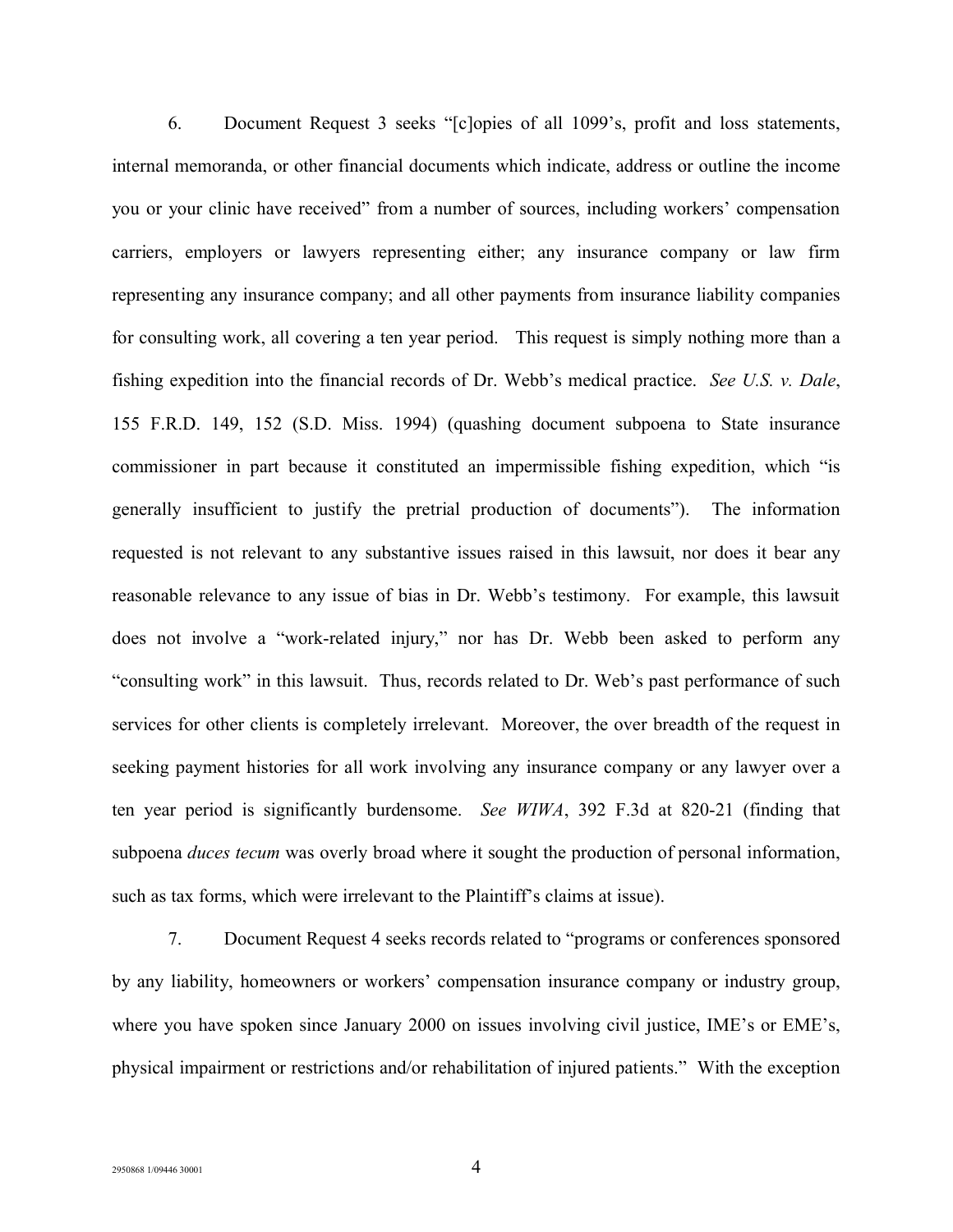of the IME that was performed on Plaintiff related to alleged emotional distress, none of the other categories of information contained in this request have any bearing on this lawsuit. The work performed by Dr. Webb in this matter has no relationship to "civil justice, . . . . EME's, physical impairment or restrictions and/or rehabilitation of injured patients." As such, these matters are totally irrelevant to this lawsuit, and Dr. Webb should not be required to produce ten years of such documents.

8. Request 5 seeks documents related to presentations regarding "functional capacity exams, permanent impairments and/or occupational restrictions." Since none of these categories are presented by Plaintiff's emotional distress claim, the documents requested are irrelevant. *See*  WIWA, 392 F.3d at 820-21.

9. Request 6 seeks "[a] list or record of all referrals for treatment or exam" made to Dr. Webb by plaintiffs' or claimant's counsel since 2000. There is simply no relevance at all to any request that Dr. Webb identify every plaintiff's attorney who has referred a client to him for examination or treatment during the last ten years. Such a request is also unnecessarily burdensome, and tends to invade the privacy interests of third party patients who have absolutely no connection to this lawsuit. *See Fruge v. Rowan Companies, Inc.*, 1989 WL 136539, \*1 (E.D. La.) (granting motion quash subpoena issued to third party hospital where subpoena "call[ed] for confidential and privileged information of patients not involved in this litigation," and the party issuing the subpoena could not explain how such information was relevant); *and In re Dolezal*, 970 S.W.2d 650, 652-53 (Tex. App. 1998) ("[I]f Dolezal were required to provide the information requested in the subpoena duces tecum, *the privacy rights of non-party patients would be violated* and Dolezal would be exposed to liability for invasion of that privacy") (emphasis added).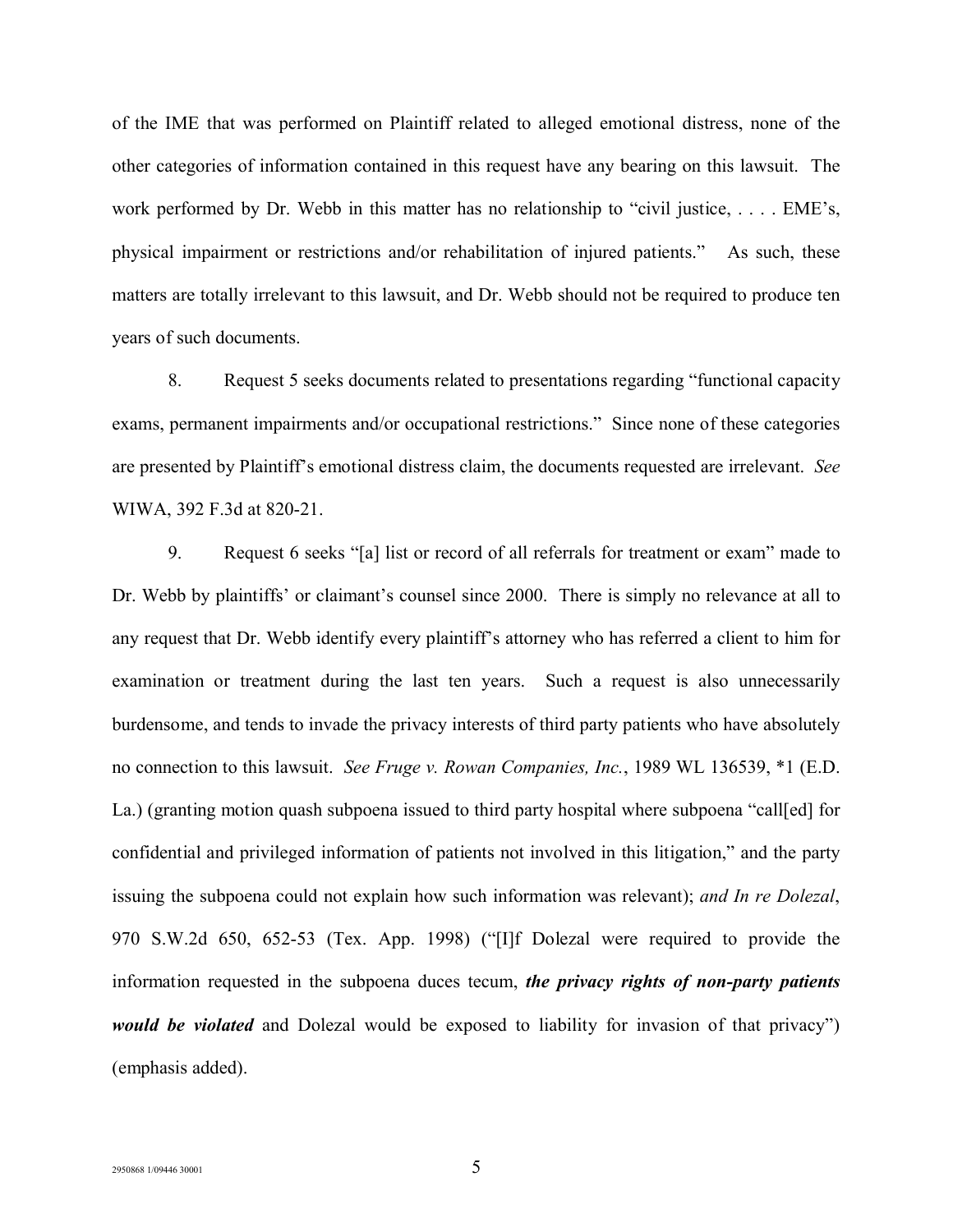10. Request 7 seeks "[a] list of records of all referrals for treatment or exam" made to Dr. Webb by any liability, UM, or workers' compensation insurance carrier, or any lawyer or law firm representing an insurance company. The information requested has no relevance to this case, nor does it bear any reasonable relevance to the issue of bias by Dr. Webb. Furthermore, as with Request 6, this Request is unreasonably burdensome, and tends to invade the privacy interests of uninvolved third parties.

11. Requests 8 and 9 seek documentation for all contracts, retainer agreements, and expert witness payments made to Dr. Webb within the last ten years. Payments and unrelated retainer agreements Dr. Webb received and executed in other cases up to ten years ago have no bearing on the issues – or Dr. Webb's opinions – in this case. Nor does such information have any probative value on issues of any potential bias by Dr. Webb.

12. Request 12 seeks "A copy of any 'learned treatise' … any medical article, textbook, journal or other authoritative source referenced in any report which you have given in the above-captioned case" or upon which he has relied in reaching opinions in this case. The burden and expense associated with compiling and producing such materials substantially outweighs the modicum of relevance these documents have to the substantive issues involved in this case. Moreover, any treatises, journals or textbooks relied upon by Dr. Webb would be publicly available and equally-accessible by Plaintiff, provided Dr. Webb provides the names of such materials.

13. Request 14 seeks a copy of 'any transcripts from any depositions you have ever given." This request is overly broad, irrelevant, and unduly burdensome. As a preliminary matter, document requests in subpoenas must be limited to those documents that are actually within the non-party's custody, control, or possession. *WIWA*, 392 F.3d at 821. Plaintiffs have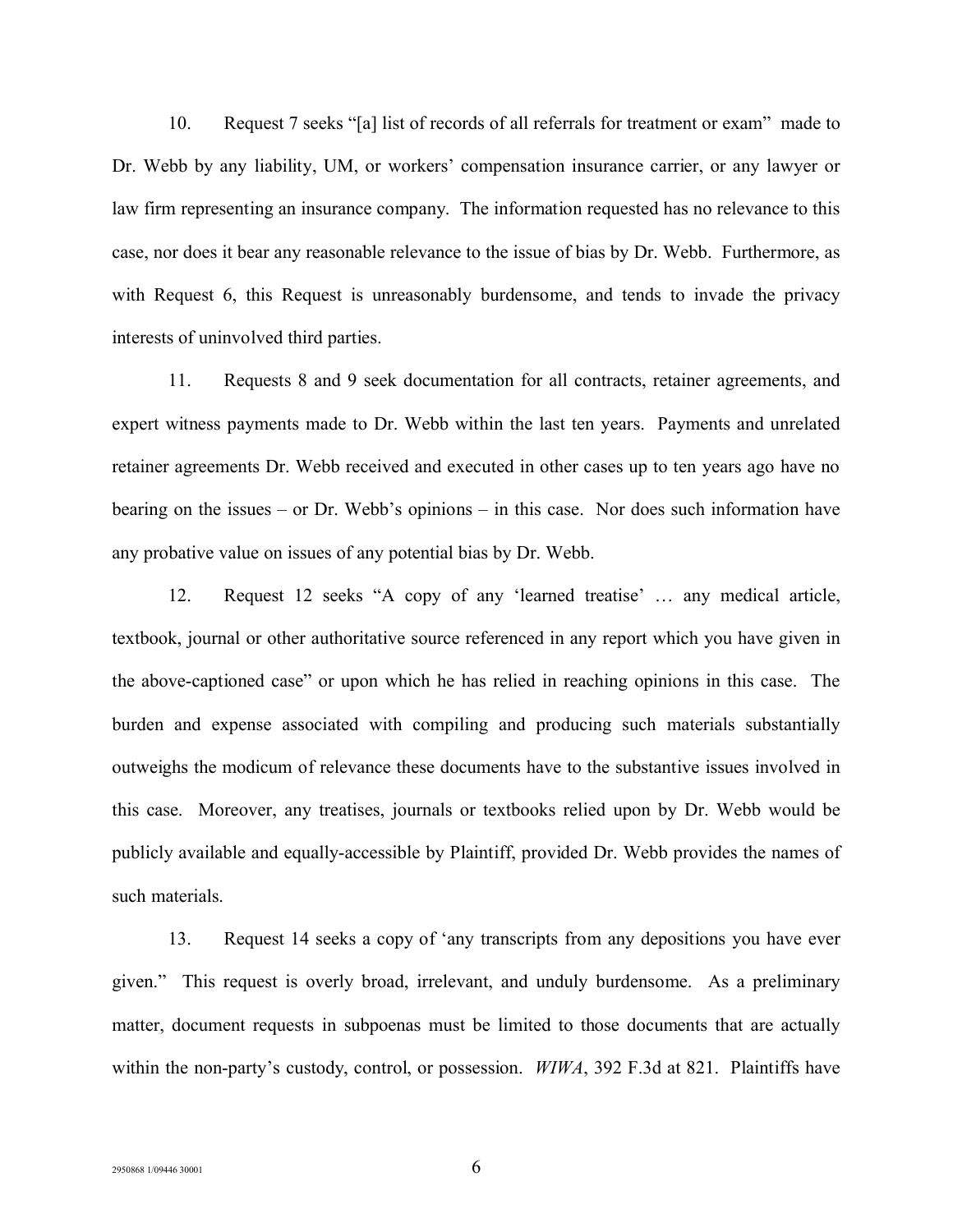shown nothing to indicate that Dr. Webb in fact has copies of "any transcripts from any depositions" he has ever given, and as a non-party, Dr. Webb must not be required to invest the time and expense required in tracking down and obtaining copies of such documents. *Id.*  Furthermore, this request is facially overbroad. *See Williams*, 178 F.R.D. at 110. It is neither limited to any specific time period in Dr. Webb's career, nor is the deposition testimony requested limited to any particular subject matter. As a result, it is impossible to determine whether the requested depositions have any relevance to this case.

14. The documents and information sought through the above requests have no relationship to the claims or defenses asserted in this lawsuit, are not reasonably probative of any alleged bias held by Dr. Webb. Thus, they simply cannot meet the minimum standards of relevancy required for discovery under the Federal Rules of Civil Procedure. Moreover, given the over breadth of these requests, both in terms of subject matter and the time period covered by the requests, any minimal relevance these documents might have is greatly outweighed by the burdensomeness of requiring Dr. Webb to essentially produce ten years worth of records for his practice.

15. For these reasons, Nationwide respectfully requests that these portions of the subpoena served on Dr. Webb be quashed.

16. Alternatively, Nationwide submits that Plaintiff should be required, in the interest of fairness and judicial economy, to clarify the basis for requesting the documents and information sought through the aforementioned subpoenas, and state specifically how the documents and information have any relevance or connection to the claims or defenses at issue in this litigation.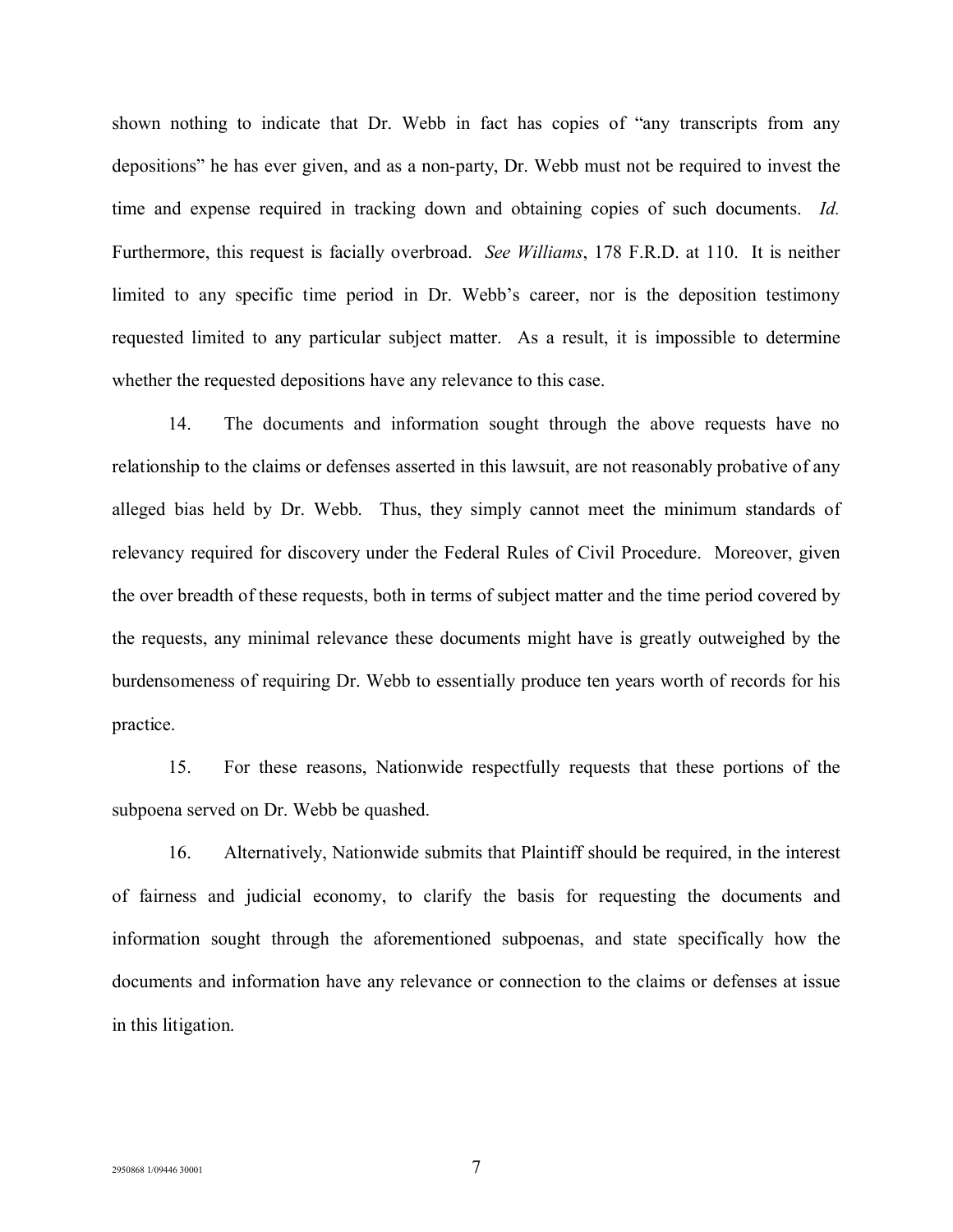WHEREFORE, PREMISES CONSIDERED, Nationwide prays that its Motion to Quash

Subpoenas Duces Tecum Directed to Dr. Mark Webb be granted.

This, the 6th day of July, 2009.

Respectfully submitted,

NATIONWIDE MUTUAL FIRE INSURANCE COMPANY

By Its Attorneys WATKINS LUDLAM WINTER & STENNIS, P.A.

By: *Laura Limerick Gibbes\_\_\_\_\_\_\_\_\_\_\_\_\_\_\_\_\_*

LAURA LIMERICK GIBBES lgibbes@watkinsludlam.com

H. Mitchell Cowan (MSB No. 7734) Laura Limerick Gibbes (MSB No. 8905) F. Hall Bailey (MSB No. 1688) Janet D. McMurtray (MSB No. 2774) Christopher R. Shaw (MSB No. 100393) Laura L. Hill (MSB No. 102247) WATKINS LUDLAM WINTER & STENNIS, P.A. 190 East Capitol Street, Suite 800 (39201) Post Office Box 427 Jackson, MS 39205 Telephone: (601) 949-4900 Facsimile: (601) 949-4804

#### **Of Counsel**:

Daniel F. Attridge, P.C. (Bar #44644) Thomas A. Clare. P.C. (Bar #44718) Elizabeth M. Locke (Bar #45000) KIRKLAND & ELLIS LLP 655 Fifteenth St., NW Washington, DC 20005 Telephone: (202) 879-5000 Facsimile: (202) 879-5200